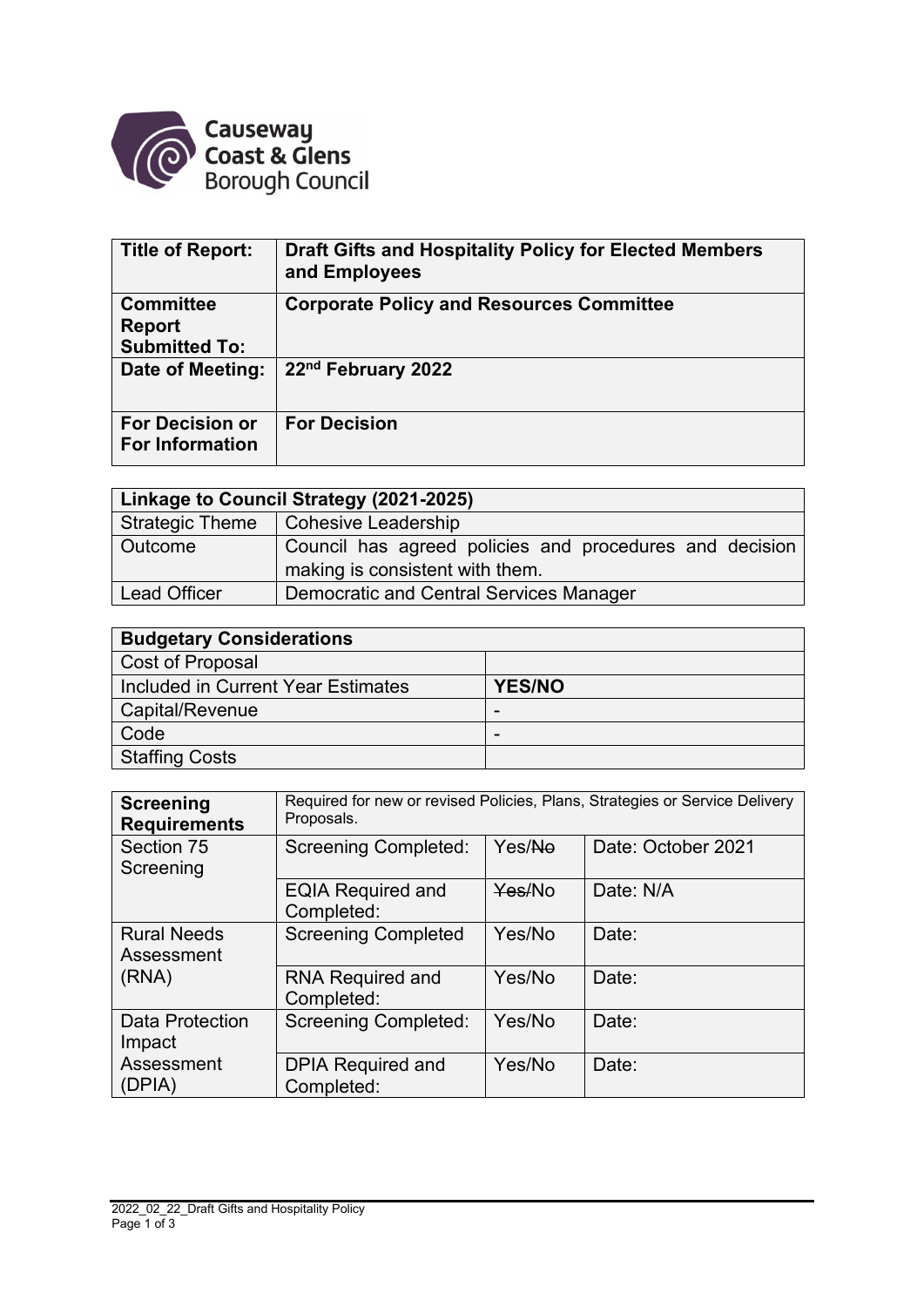#### **1.0 Purpose of Report**

1.1 To present a Gifts and Hospitality Policy for Elected Members and Officers for approval.

#### **2.0 Background**

#### **2.1 Draft Gifts and Hospitality Policy**

2.2 In 2017-2018 the audit of Corporate Governance recommended: Priority Rating 3, that *a Gifts and Hospitality Policy should be put in place or a monetary limit for accepting gifts or hospitality should be defined and communicated to all staff and elected members.*

#### **2.3 Consultation**

- 2.4 The draft Gifts and Hospitality Policy was presented to Members at the Corporate Policy and Resources Committee Meeting in November 2021 for consideration and consultation. Comments were requested by 31st December 2021. No comments were received.
- 2.5 The draft Policy has been considered by the Senior Leadership Team, and the Trade Unions through the Action Group and Joint Consultative and Negotiating Committee (JCNC) and no amendments to the draft presented were made.
- 2.6 The policy has been equality screened and no significant detrimental impacts were noted.

#### **3.0 Recommendation**

3.1 **It is recommended** that the Draft Gifts and Hospitality Policy for Elected Members and Employees is approved.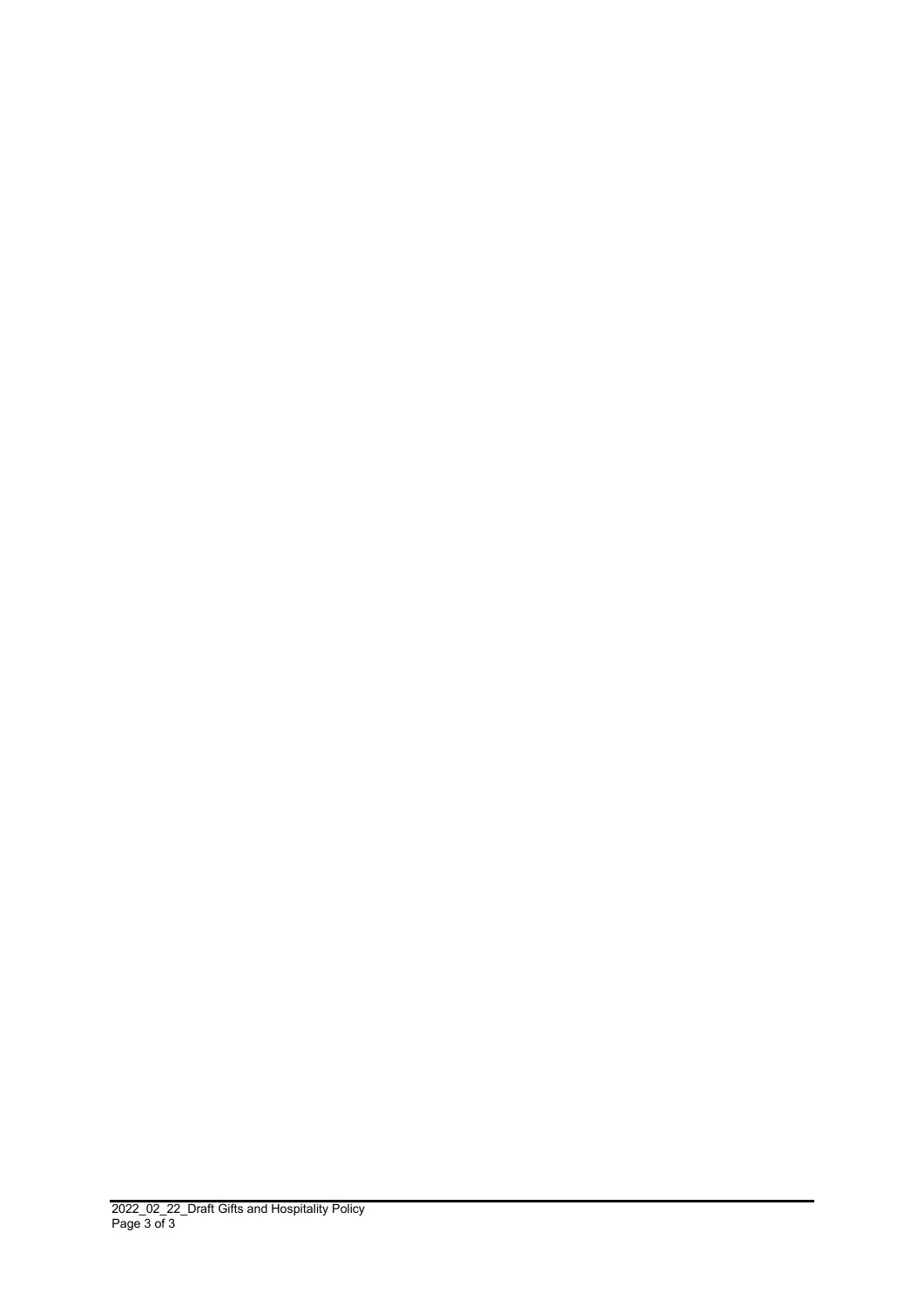

# Causeway Coast & Glens<br>Borough Council

# **Gifts & Hospitality Policy**

**2021**

#### **Document Control**

| N <sub>0</sub> | <b>Date Issued</b> | <b>Author</b> | <b>Status</b>    |
|----------------|--------------------|---------------|------------------|
| $0.1\,$        | 9/9/2021           | P Donaghy     | Internal Draft 1 |
| 0.2            | 19/10/2021         | P Donaghy     | Internal Draft 2 |
|                |                    |               |                  |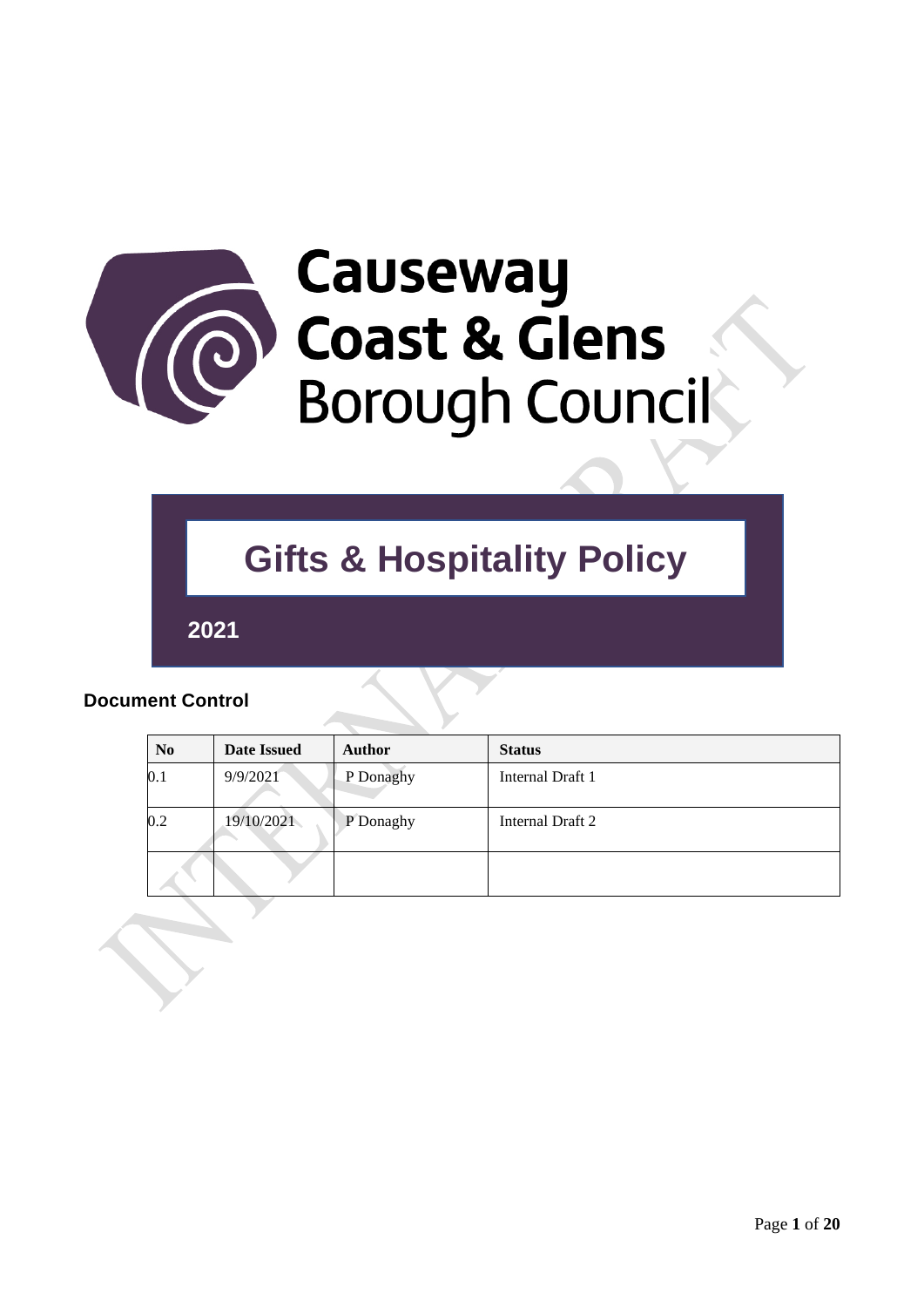# **Contents**

| The Seven Principles of Public Life The Northern Ireland Assembly Five Principles of |  |
|--------------------------------------------------------------------------------------|--|
|                                                                                      |  |
|                                                                                      |  |
|                                                                                      |  |
| Business case for attendance and involvement at external hospitality activities &    |  |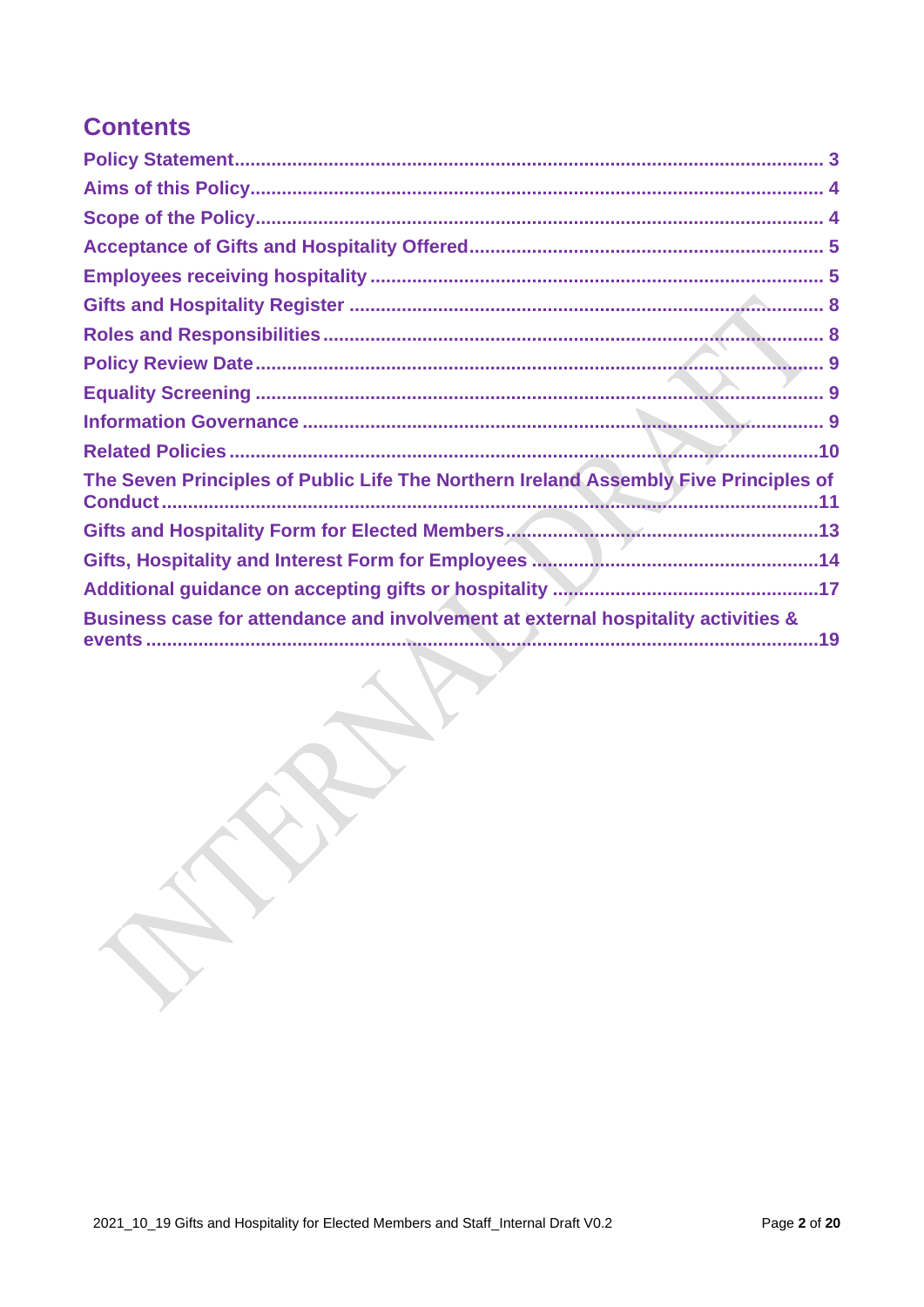#### **Policy Statement**

- 1. All Council Officers and Elected Members are expected to observe the highest standards of conduct and should at all times be guided by the Code of Conduct. The Council recognises that contractors, suppliers and other customers may extend from time to time offers of gifts and hospitality to Employees and Elected Members for our services. The Council also recognises that employees and members have a responsibility, in the interests of public confidence, to exhibit high standards of propriety. Elected Members and employees are advised that gifts are not accepted unless there are compelling reasons to the contrary.
- 2. In accepting any gift or hospitality, the individual and, if applicable, his or her line manager, must exercise judgement about how acceptance might be perceived, recognising that what at first sight might appear to be reasonable might nevertheless become the subject of unreasonable comment or criticism by external parties. The judgement made therefore needs to include an assessment as to whether the benefits gained by the Council through the acceptance of a gift of hospitality might be outweighed by adverse third party criticism, even when that criticism is not reasonable.
- 3. The Council requires that its employees and Elected Members should not use their official position to receive gifts, hospitality or benefit of any kind which might reasonably be seen to compromise the Council's position or the employee's personal judgment and integrity.
- 4. The guidance set out in this document was prepared with reference to:

Northern Ireland Northern Ireland Civil Service best practice as set out in the Department of Finance and Personnel DAO DFP 10/06 'Acceptance and Provision of Gifts and Hospitality'. The Dear Accounting Officer letter was revised again in 2009.

The Revised Code of Conduct for Local Government Employees adopted by Council in April 2021.

The Northern Ireland Local Government Code of Conduct for Councillors.

- 5. The purpose of the policy is to:-
	- Outline for all Council Employees and Elected Members the guidelines and fundamental principles for the provision and acceptance of gifts and hospitality;
	- Provide advice on how hospitality either provided by or accepted by Council Employees and Elected Members should be approved and recorded;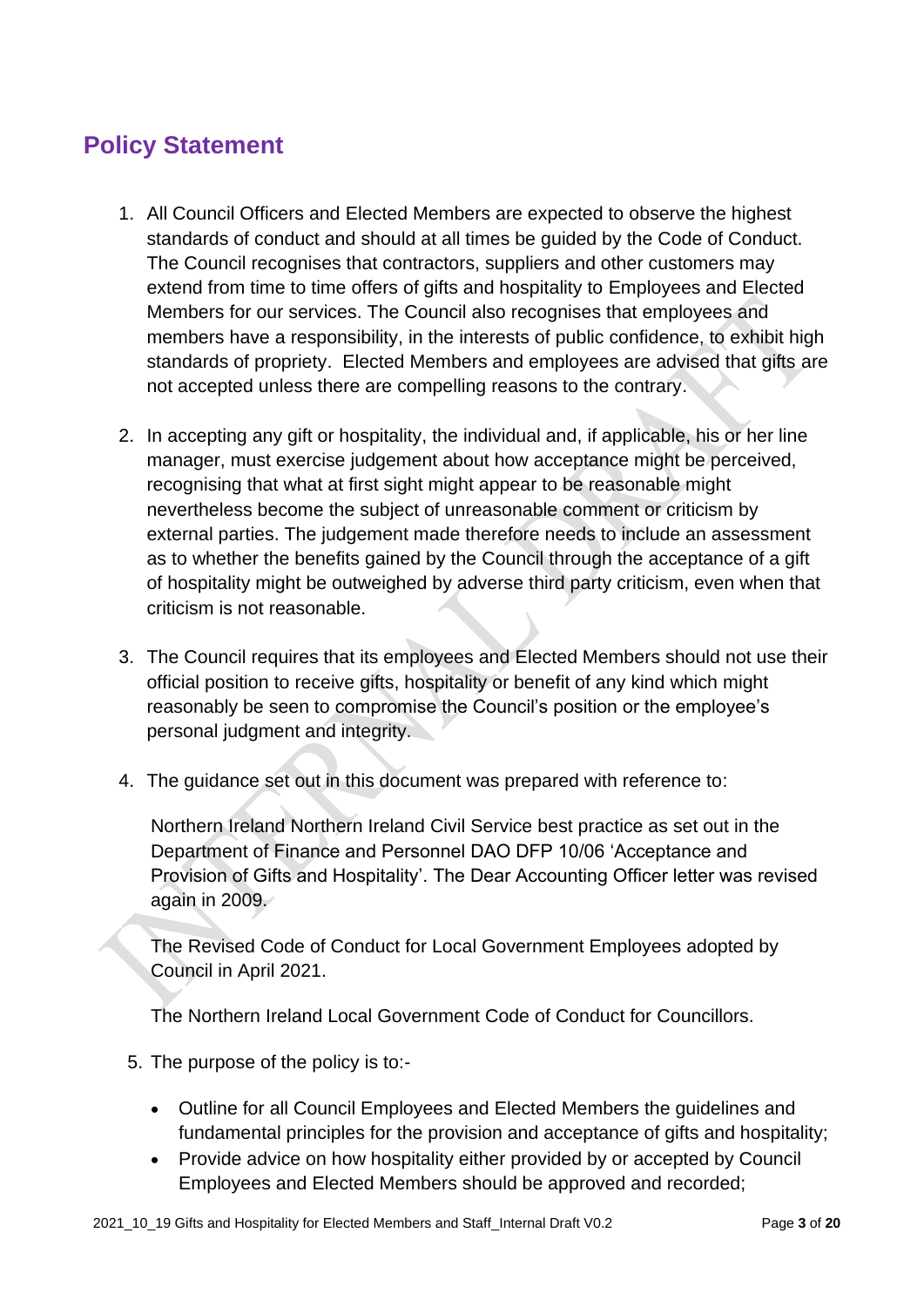• Outline roles and responsibilities for Employees and Elected Members at all levels within the Council.

#### **Aims of this Policy**

- 6. The main aims of the Gifts and Hospitality Policy are to:
	- Ensure consistency of approach when dealing with gifts and hospitality;
	- Ensure compliance with Council policy and procedures including Codes of Conduct, the Anti-Fraud, Bribery and Corruption Policy.
	- Ensure compliance with the Seven Principles of Public Life and the Northern Ireland Assembly Five Principles of Conduct. (Appendix 1)
	- Establish guidance for all Employees and Elected Members to follow to ensure that the Council can demonstrate that no undue influence has been applied by an external organisation dealing with the Council; and
	- Protect Council Officers and Elected Members from criticism and misunderstanding and to protect the Council from allegations of impropriety. Compliance with the policy will help the Council demonstrate good governance and accountability.
- 7. In addition to complying with Council policy and guidance, where officers belong to a professional body, they should be guided by any rules of professional conduct set by that professional body.

## **Scope of the Policy**

- 8. The fundamental principle is that no member of Employees or Elected Member should do anything which might give rise to the impression that he or she has been, or might be influenced by a gift or hospitality, or other consideration to show bias for or against any person or organisation while carrying out official duties.
- 9. All Council Employees and Elected Members must therefore apply the following principles in the conduct of their employment:
	- they must not accept gifts, hospitality or benefits of any kind from a third party which might be perceived as compromising their personal judgment or integrity;
	- they must not make use of their official position to further their private interests or those of others;
	- they must base all purchasing decisions and negotiations of contracts solely on achieving best value for money for the ratepayer;
	- they must refer to their line manager when faced with a situation for which there is no adequate guidance;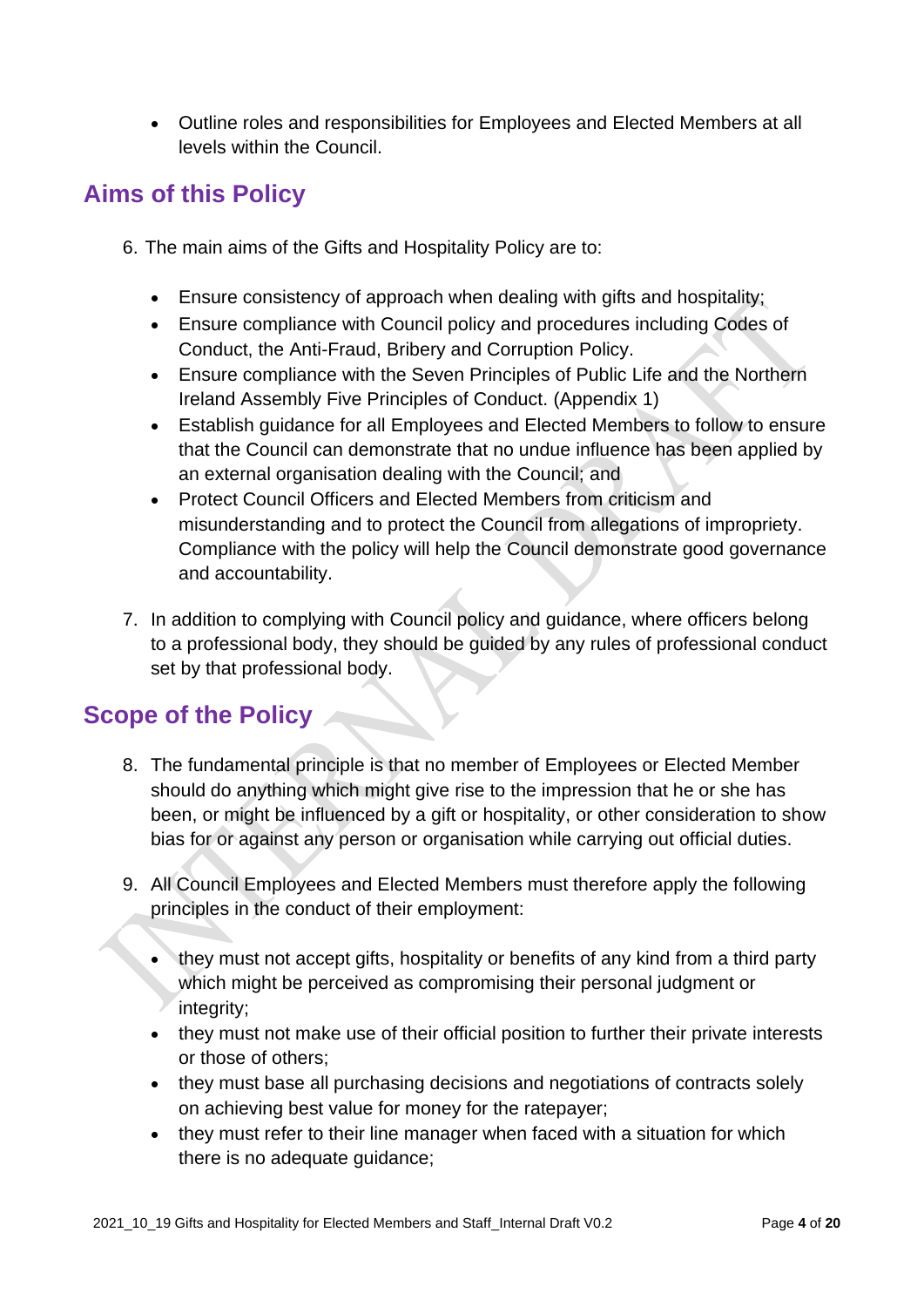- if in any doubt, they must seek advice from their line manager, or the Democratic and Central Services Manager. In the case of Elected Members advice can be sought from the Chief Executive.
- 10.Officers who fail to comply with this policy and guidance may be subject to disciplinary action. Elected Members who fail to comply with this policy may be investigated by the NI Ombudsman.
- 11.The policy extends to include agency, secondees, consultants and contractors who may be working on Council's behalf. The receipt of gifts covered by this policy extends to immediate family of employees.

# **Acceptance of Gifts and Hospitality Offered**

#### **Employees receiving hospitality**

- 12. Employees must exercise careful judgement when accepting hospitality and if there a genuine need to impart information or represent the Council. All hospitality received in excess of *£15* should be recorded by the recipient on the Gifts, Hospitality and Interests form for Employees (Appendix 2) which must be signed and sent to Corporate Services for recording. Information must also be recorded in instances of decline of hospitality. The form must be sent within 30 days of receipt.
- 13. Invitations to conferences, formal lunches or dinners should be carefully considered and recorded on the register. Attendance at or invitations to events should also be also be carefully considered to ensure there is no political involvement either directly or indirectly.
- 14.Attendance at training courses, conferences and workshops outside the Council where hospitality is provided as part of the booking fee is acceptable and does not need to be recorded on the register.
- 15.Hospitality which is not acceptable would include invitations to frequent social functions where there is no direct link to official business in a professional capacity.
- 16.When deciding whether to accept hospitality, the following should be considered:
	- the reason for accepting the hospitality;
	- whether acceptance could be satisfactorily defended to ratepayers;
	- the value / scale of the hospitality (frequent, lavish, prolonged);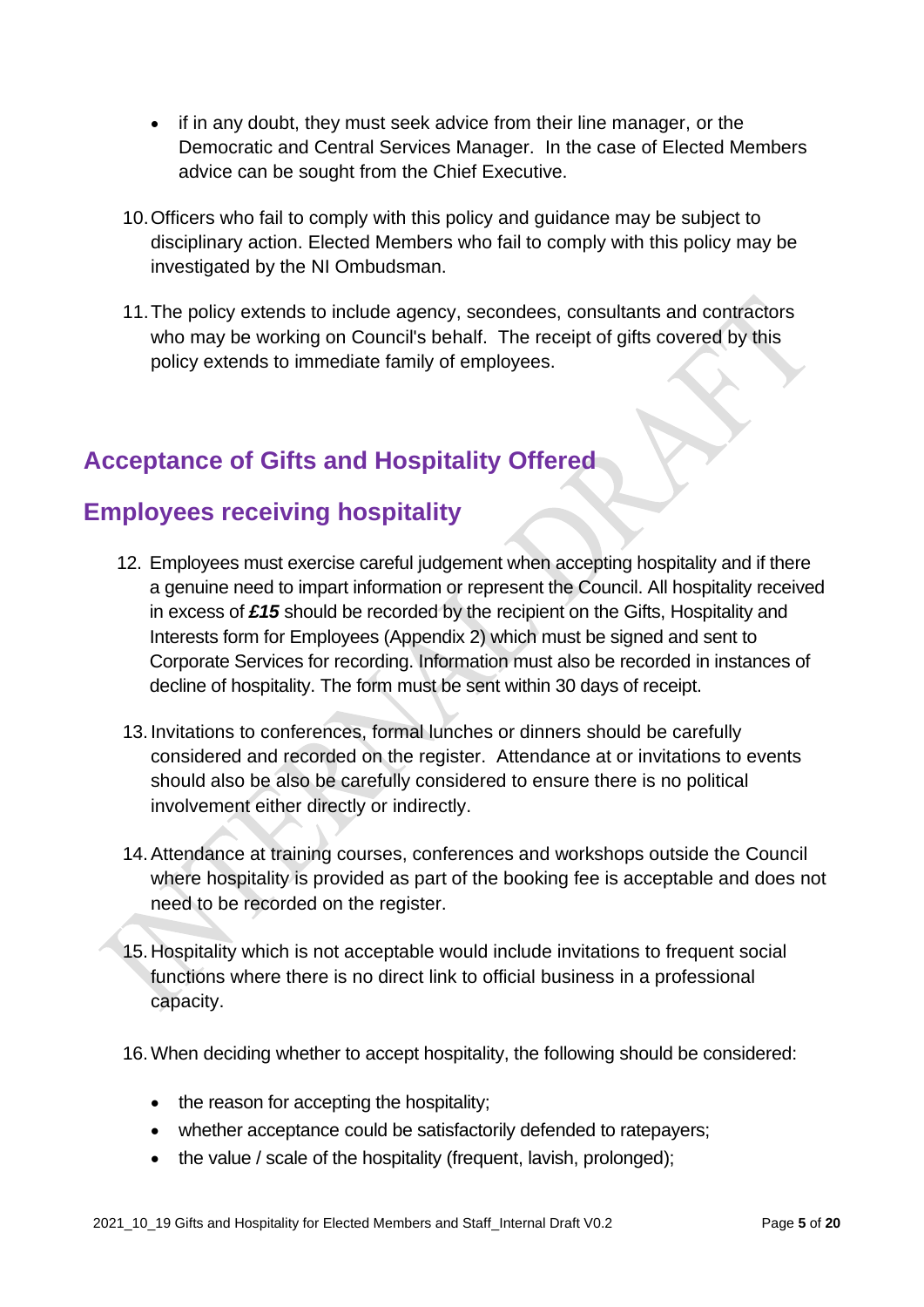- the obligation that acceptance might appear to place on an Officer and Elected Members or the Council in terms of reciprocal hospitality, business dealings etc;
- whether it provides benefits to the Council, which outweigh the risk of possible misrepresentation of the hospitality; and
- the timing of the offer, bearing in mind decisions which the Council may be in the process of taking, affecting the provider of the hospitality, e.g. procurement, grant award, enforcement of regations etc.
- 17. In the case of gifts, it is recognised that refusal of an invitation or offer of hospitality may cause embarrassment or appear discourteous. Refusal of the gift/hospitality should also be recorded.

#### **Employees and Elected Members Receiving Gifts**

- 18. All Council Employees and Elected Members should conduct themselves with honesty and impartiality in the exercise of their duties. In this field, perception is as important as reality.
- 19. It is not possible to be precise as what constitutes an "acceptable" as opposed to "unacceptable" gift. Most gifts received of this type will have a modest pecuniary value and may, indeed, have no significant pecuniary value to another party.
- 20. Trade or discount cards, which permit employees and Elected Members to personally purchase goods or services at reduced cost, are also classified as gifts, and should therefore be refused and/or returned. Gifts of cash should not be accepted from private individuals or organisations that provide services or goods to, or are customers of, the Council. The Council is aware of the practice throughout the borough of some ratepayers giving small monetary or other tokens of appreciation to some Employees at certain times of the year e.g. Christmas. The Council does not wish to suspend this long-standing practice, causing embarrassment to Employees and ratepayers; however Employees must in all circumstances satisfy themselves that such gifts do not compromise their integrity, result in them showing any bias and ultimately bring the Council into disrepute. If Employees believe that accepting such gifts would compromise them they should tactfully and politely refuse the gift.
- 21. Employees and Elected Members should not accept significant personal gifts from contractors or members of the public and outside suppliers where this could be perceived as in anyway compromising the professional relationship. Gifts given as a 'thank you' over the estimated value of *£15* should be recorded by the recipient on the Gifts, Hospitality and Interests Form for Employees (Appendix 3) which must be signed and sent to the Corporate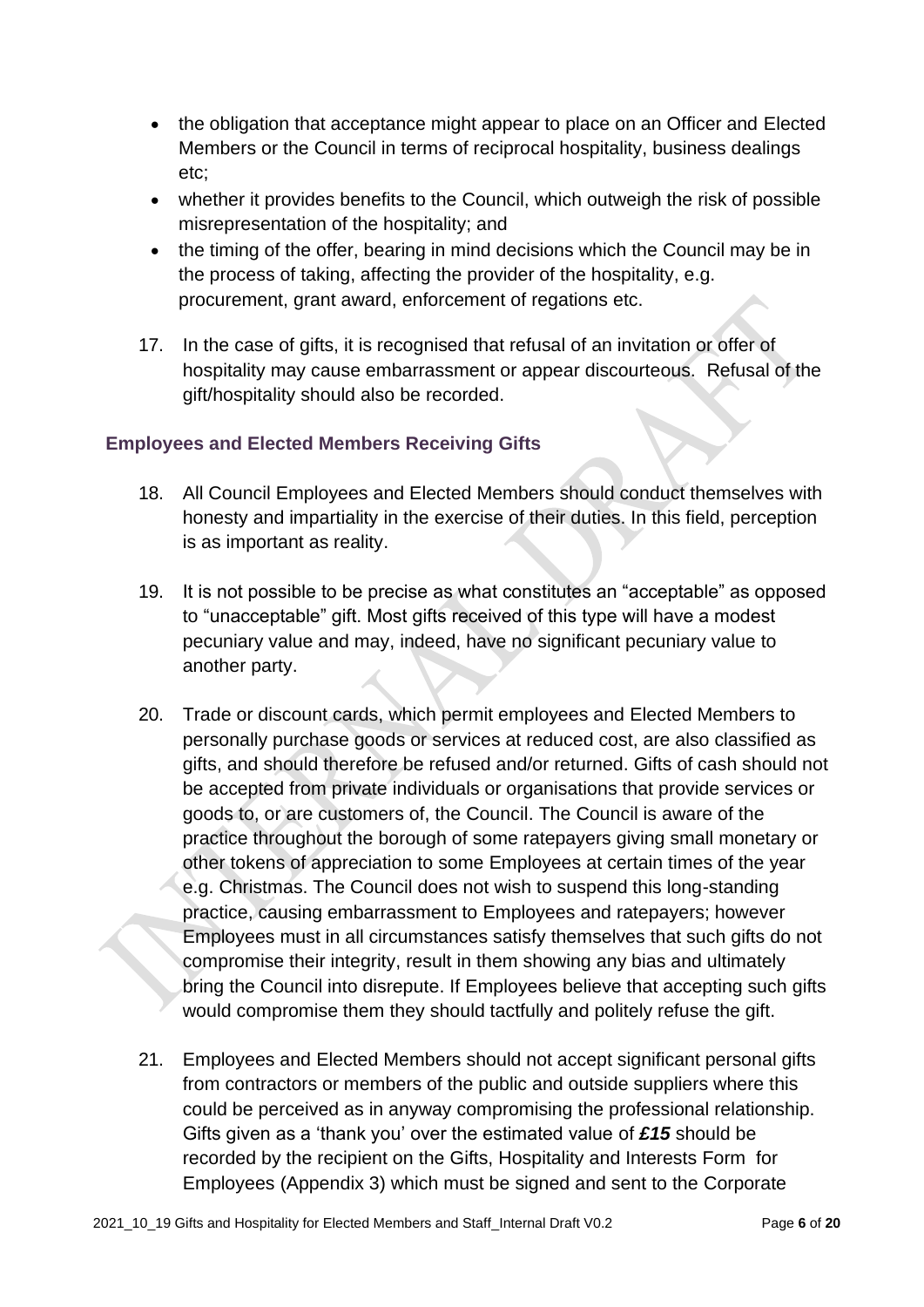Services for recording. Elected Members should record receipt of gifts estimated over *£15* in on the Gifts and Hospitality form for Members (Appendix 2) and send to Corporate Services for recording on the register. Such items as pens, diaries, chocolates can be retained by the employee and not recorded on the register where the value is estimated at under *£15.*

- 22. Employees should also consider that smaller repeated gifts possibly under the £15 limit, could have a cumulative trigger eg £100. If this is the case this should be declared and nothing further should be accepted over this cumulative value.
- 23. When considering whether or not to accept gifts employees and Elected Members should be sensitive as to timing in relation to decisions which the Council may be taking e.g. Tender Process or funding applications and no hospitality or gifts should be accepted 3 months before tender advert and after tender award in these circumstances. This will ensure no criticism can be made regarding bias to a particular company or supplier. The Elected Members Code of Conduct states that declarations should be made within 28 days of receipt.

#### **The Acceptance of Gifts and Hospitality**

- 24. A table at Appendix 4 provides details for acceptance of gifts and hospitality offered to Council Employees and Elected Members.
- 25. If an Employee or Elected Member is unsure as to whether to accept or reject an offer of hospitality or a gift they should seek advice and guidance from their Line Manager or the Democratic and Central Services Manager. In the case of an Elected Member advice can be sought from the Chief Executive.

#### **Provision of Gifts and Hospitality**

#### **Justification for providing hospitality**

26. The primary consideration for the justification of expenditure on gifts and hospitality is that the gift or hospitality should be in the direct interest of the Council. The scale of the gift or hospitality provided should be proportionate to the needs of the occasion and the status and number of guests.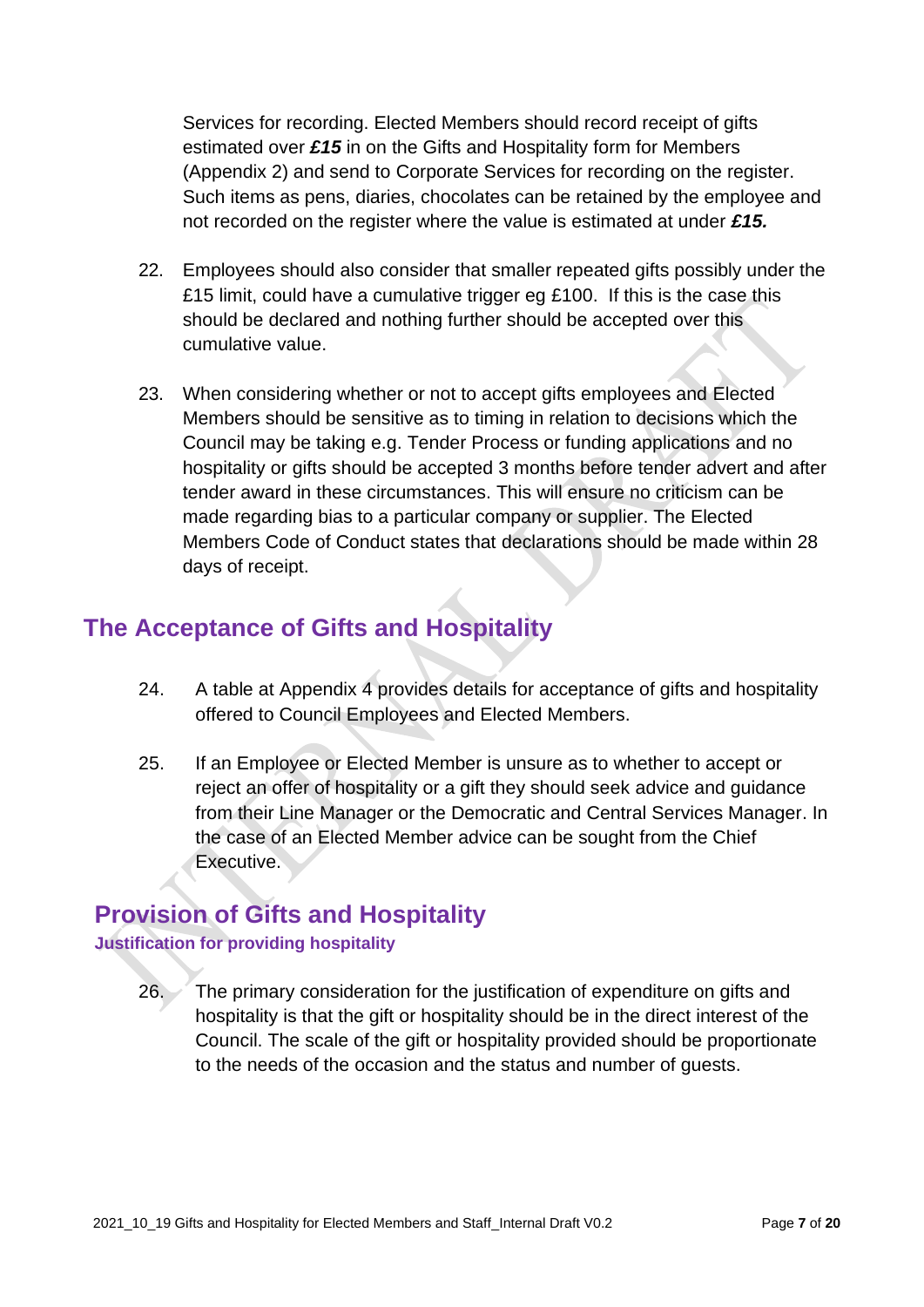#### **External Hospitality**

- 27. The Council will normally meet expenditure for the provision of hospitality to visitors which has been given prior approval and should not generally exceed *£20* per head.
- 28. Where an outside facilitator is requested to provide training for Council Employees and Elected Members, hospitality may be provided. Costs should be kept to a minimum and generally should not exceed the subsistence rates set. Caterers should be booked in accordance with Council procedures.

#### **Mayor's Business**

29. The Mayor's hospitality is not governed by this policy. Mayor's hospitality is covered with Council's Standing Orders.

#### **Involvement and attendance at external hospitality events**

30. In 2018 Council adopted a Business Case to be used for Council's involvement and attendance at external hospitality events. The Business Case is attached at Appendix 5. It is not required for events / activities which are at no cost to Council, and as such are recorded in the Hospitality Register. This Short Business Case is not relevant for attendance at meetings, events and activities which form part of routine business, which may or may not include hospitality.

#### **Gifts and Hospitality Register**

- 31. Democratic Services will maintain a register to record all offers and acceptance of gifts and hospitality for Elected Members and Employees. The purpose of the register is to counter any possible accusations or suspicions of breaches of Codes of Conduct by Employees or Elected Members. Completed forms will be submitted to Corporate Services to file the relevant details and update the register.
- 32. Registers will be maintained and updated on a regular basis and subject to scrutiny and periodic reviews by internal and external Audit. The Elected Members' Registers is also open to inspection by the public and other organisations on request.

#### **Roles and Responsibilities**

33. Elected Members should: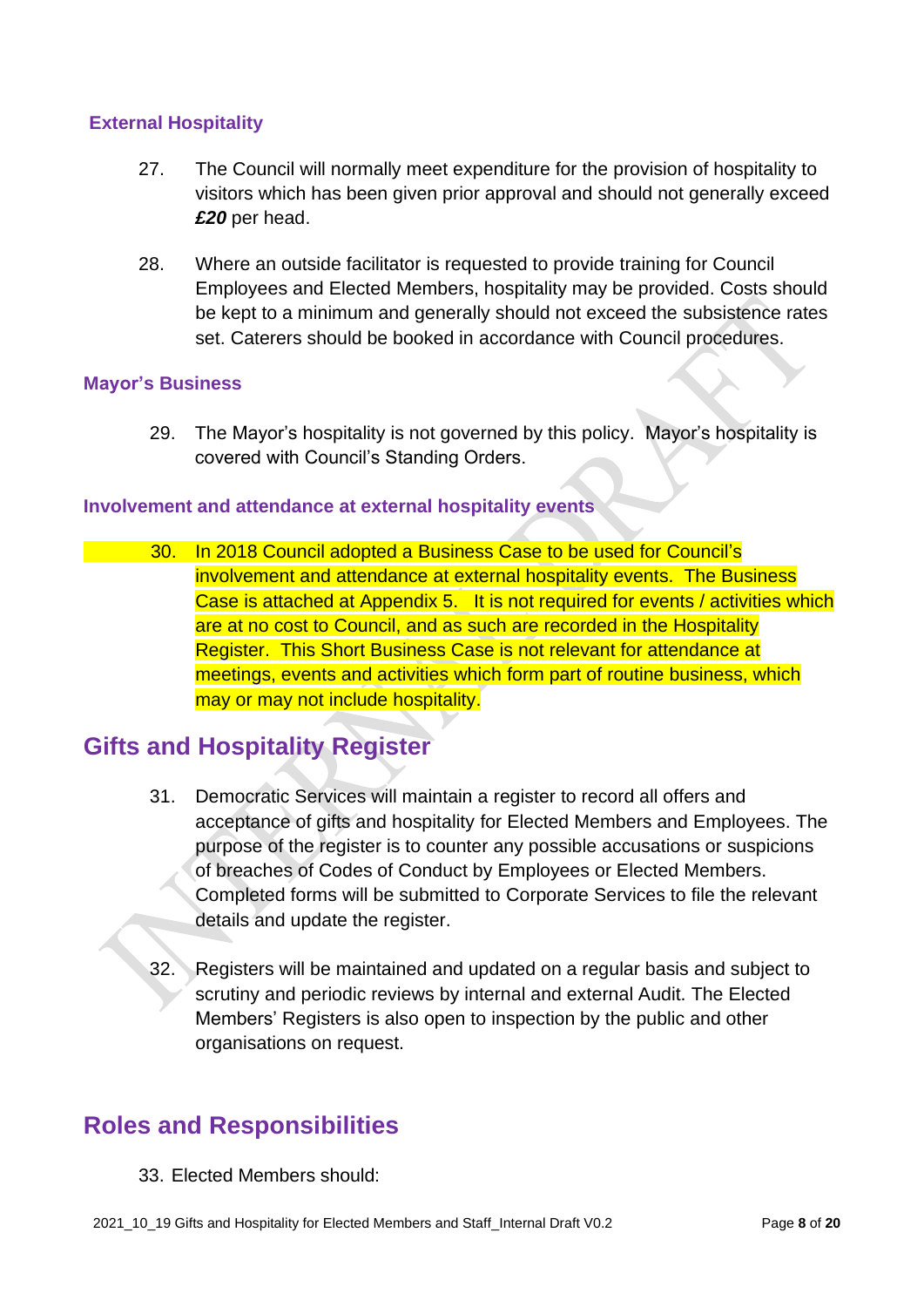- familiarise themselves with the Code of Conduct for Elected Members, and any updates that are issued;
- comply with this policy and quidance;
- consult with the Chief Executive if in doubt as to the application of this policy and guidance; and complete the documentation for the register of gifts and hospitality.
- 34. Officers, agency, secondees, consultants and contractors who may be working on Council's behalf. should:
- familiarise themselves with the Code of Conduct for Council Employees, and any updates that are issued;
- comply with this policy and guidance;
- consult with their line manager or Democratic and Central Services Manager, if in doubt as to the application of this policy and guidance; and

complete the documentation for the register of gifts and hospitality.

35. Directors should:

Ensure that employees, agency, secondees, consultants and contractors who may be working on Council's behalf are completing the register for gifts and hospitality; and carefully consider and where appropriate, advise on the acceptance and provision of gifts and hospitality in line with policy and guidance.

#### **Policy Review Date**

36. The policy will be reviewed biannually or sooner to ensure it remains reflective of legislative developments.

## **Equality Screening**

37. Having screened the Gifts and Hospitality Policy the decision is that it should not be subject to an Equality Impact Assessment (EQIA) with no mitigating measures required.

#### **Information Governance**

38. Personal information provided to Council regarding declarations in relation to gifts and hospitality will be securely processed and held in accordance with Council's data protection obligations. Please refer to Council's Privacy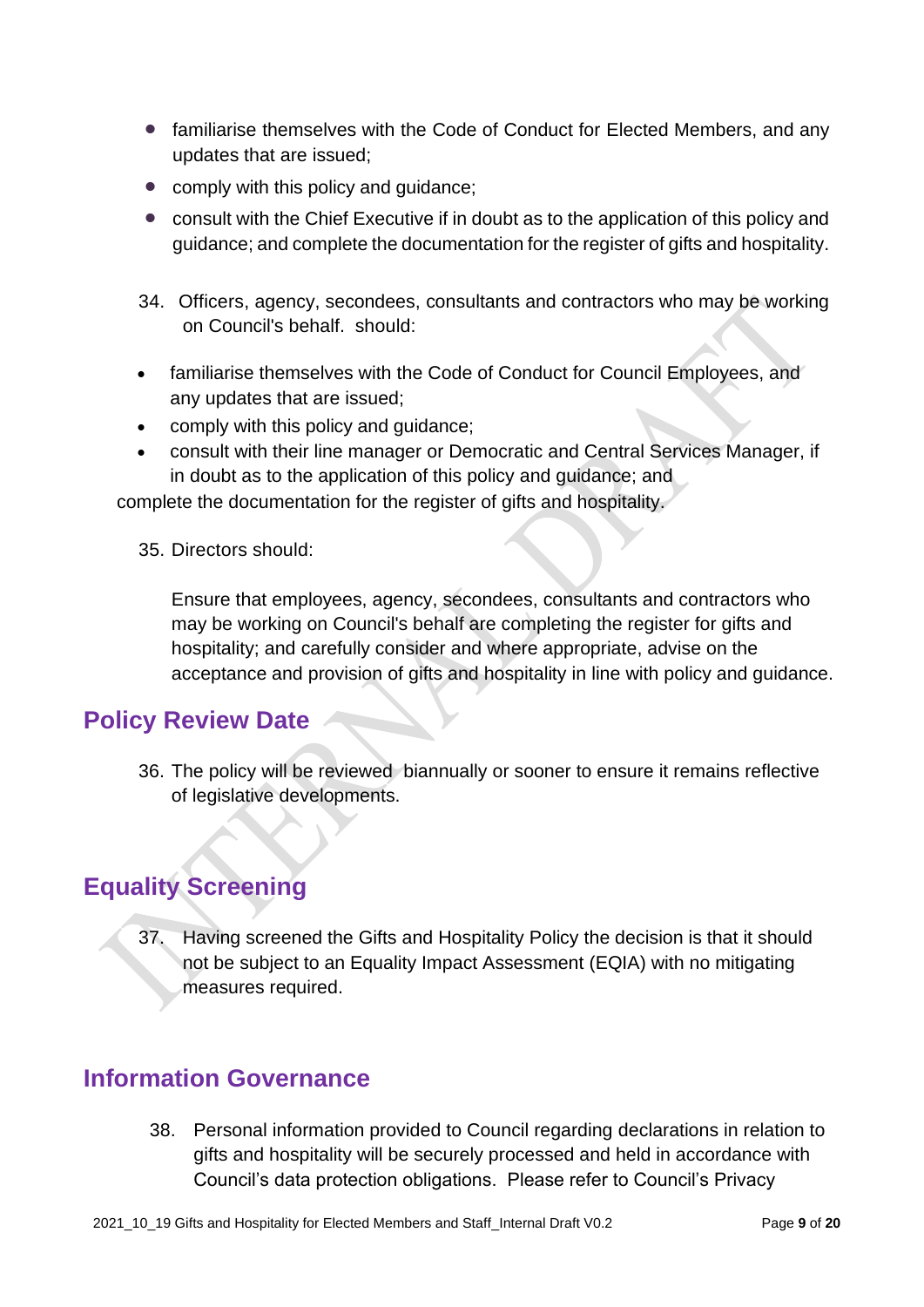Statement [\(https://www.causewaycoastandglens.gov.uk/footer](https://www.causewaycoastandglens.gov.uk/footer-information/privacy-statement)[information/privacy-statement\)](https://www.causewaycoastandglens.gov.uk/footer-information/privacy-statement) for further information.

#### **Related Policies**

- Anti-Fraud Bribery and Corruption Policy
- Raising Concerns Policy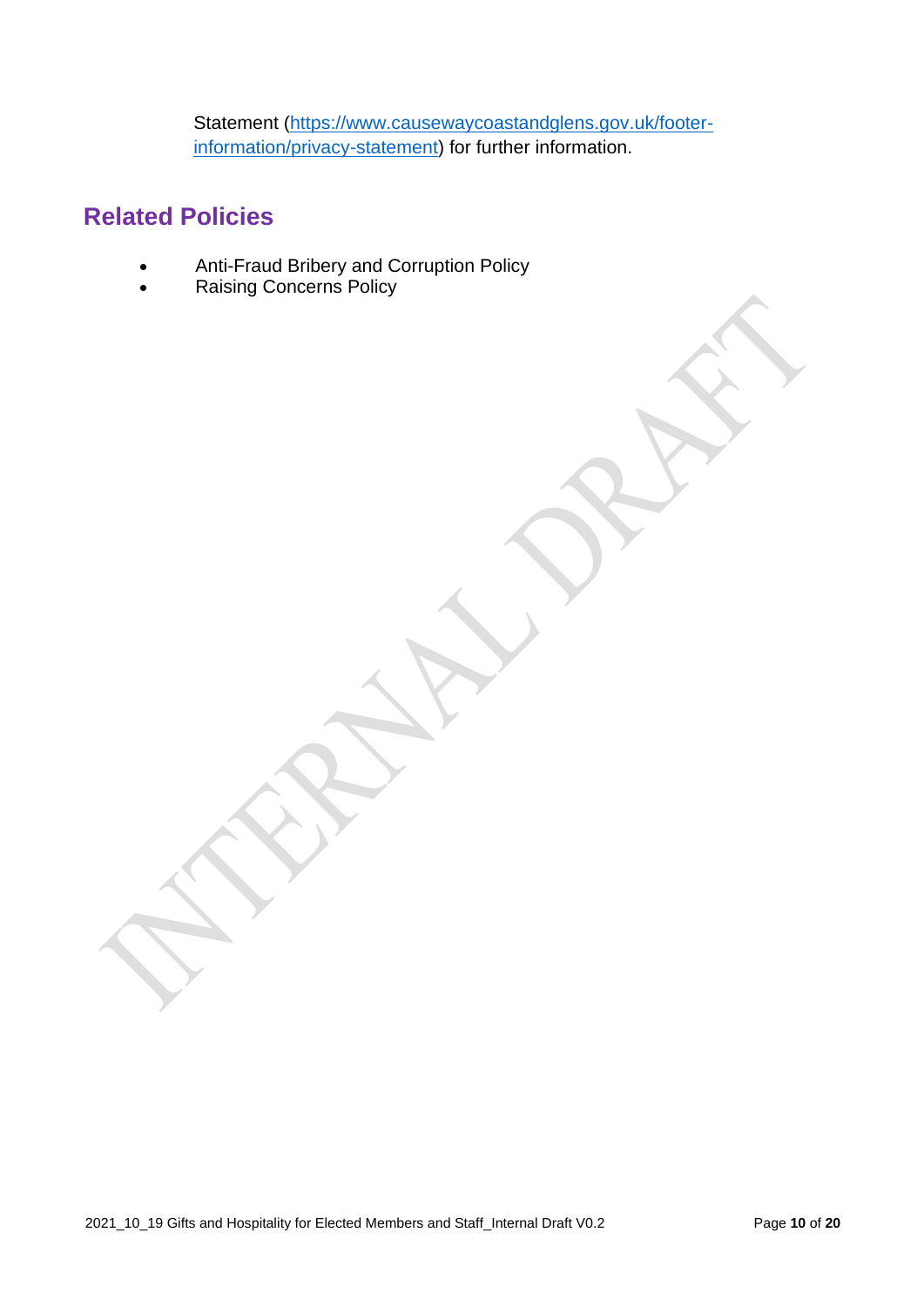# **The Seven Principles of Public Life The Northern Ireland Assembly Five Principles of Conduct**

#### **The Seven Principles of Public Life**

#### *The Seven Principles of Public Life articulated by the Nolan Committee*

**Selflessness -** Holders of public office should take decisions solely in terms of the public interest. They should not do so in order to gain financial or other material benefits for themselves, their family, or their friends.

**Integrity -** Holders of public office should not place themselves under any financial or other obligation to outside individuals or organisations that might influence them in the performance of their official duties.

**Objectivity -** In carrying out public business, including making public appointments, awarding contracts, or recommending individuals for rewards and benefits, holders of public office should make choices on merit.

**Accountability -** Holders of public office are accountable for their decisions and actions to the public and must submit themselves to whatever scrutiny is appropriate to their office.

**Openness -** Holders of public office should be as open as possible about all the decisions and actions that they take. They should give reasons for their decisions and restrict information only when the wider public interest clearly demands.

**Honesty -** Holders of public office have a duty to declare any private interests relating to their public duties and to take steps to resolve any conflicts arising in a way that protects the public interest.

**Leadership -**Holders of public office should promote and support these principles by leadership and example.

#### **The Northern Ireland Assembly Five Principles of Conduct**

**Public Duty –** A duty to uphold the law and to act on all occasions in accordance with the public trust placed in them; act to the interests of the community as a whole.

**Equality -** You should promote equality of opportunity and not discriminate against any person by treating people with respect regardless of race, age, religion, gender, sexual orientation, disability, political opinion, marital status and whether or not a person has dependents.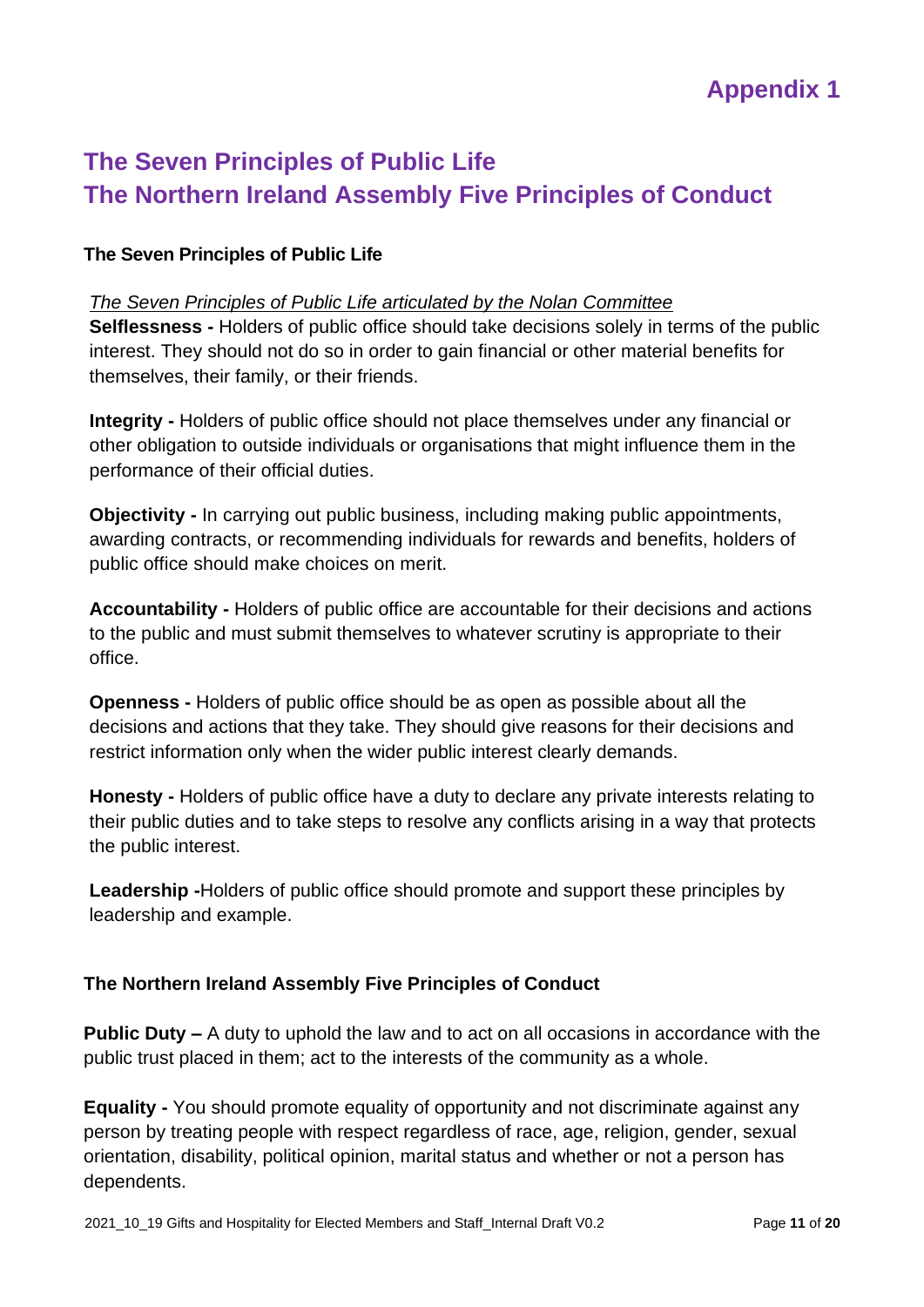**Promoting Good Relations –** You should act in a way that is conducive to promoting good relations by providing a positive example for the wider community to follow and that seeks to promote a culture of respect, equity and trust and embrace diversity in all its forms.

**Respect -** It is acknowledged that the exchange of ideas and opinions on policies may be robust but this should be kept in context and not extend to individuals being subjected to unreasonable and excessive personal attack.

**Good Working Relationships -** You should work responsibly with others for the benefit of the whole community. You must treat others and with courtesy and respect. You must abide by your council's standing orders and should promote an effective working environment within your council.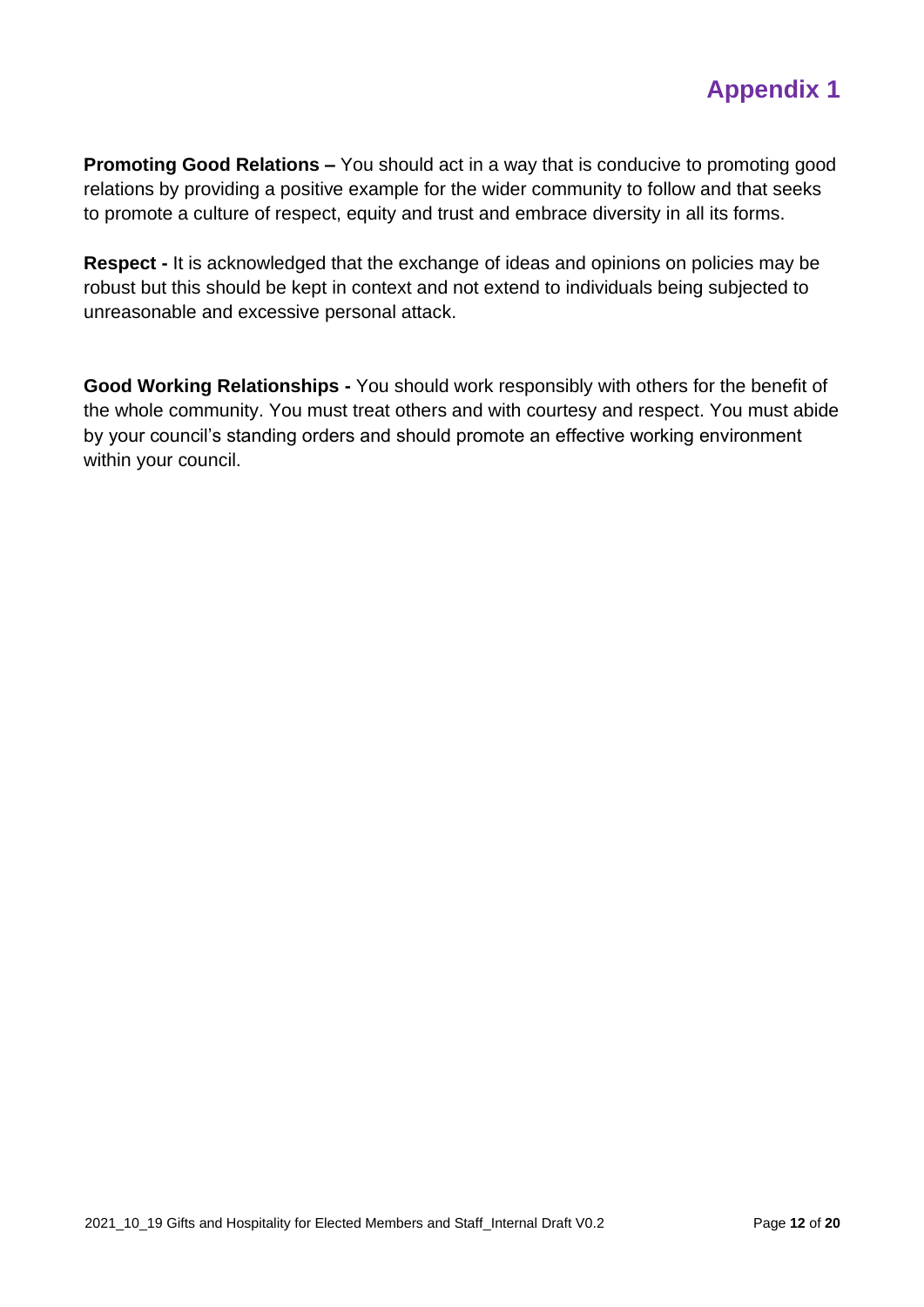## **Gifts and Hospitality Form for Elected Members**

| <b>Elected Member</b><br><b>Name</b> | Date Gift/<br><b>Hospitality</b><br><b>Offered</b> | Company/<br><b>Organisation/Individual</b><br>offering the gift | <b>Description of Gift</b><br>/ Hospitality | <b>Reason for Gift/</b><br><b>Hospitality</b> | <b>Gift accepted</b><br>Yes / No |
|--------------------------------------|----------------------------------------------------|-----------------------------------------------------------------|---------------------------------------------|-----------------------------------------------|----------------------------------|
|                                      |                                                    |                                                                 |                                             |                                               |                                  |
|                                      |                                                    |                                                                 |                                             |                                               |                                  |
|                                      |                                                    |                                                                 |                                             |                                               |                                  |
|                                      |                                                    |                                                                 |                                             |                                               |                                  |
|                                      |                                                    |                                                                 |                                             |                                               |                                  |

| <b>Elected Member Signature:</b>  | Date: |
|-----------------------------------|-------|
|                                   |       |
| <b>Elected Member Print Name:</b> | Date: |

Please return to xxxx or by hard copy to Corporate Services, Cloonavin. Please retain a copy of this form for your recor

2021\_10\_19 Gifts and Hospitality for Elected Members and Staff\_Internal Draft V0.2 Page **13** of **20**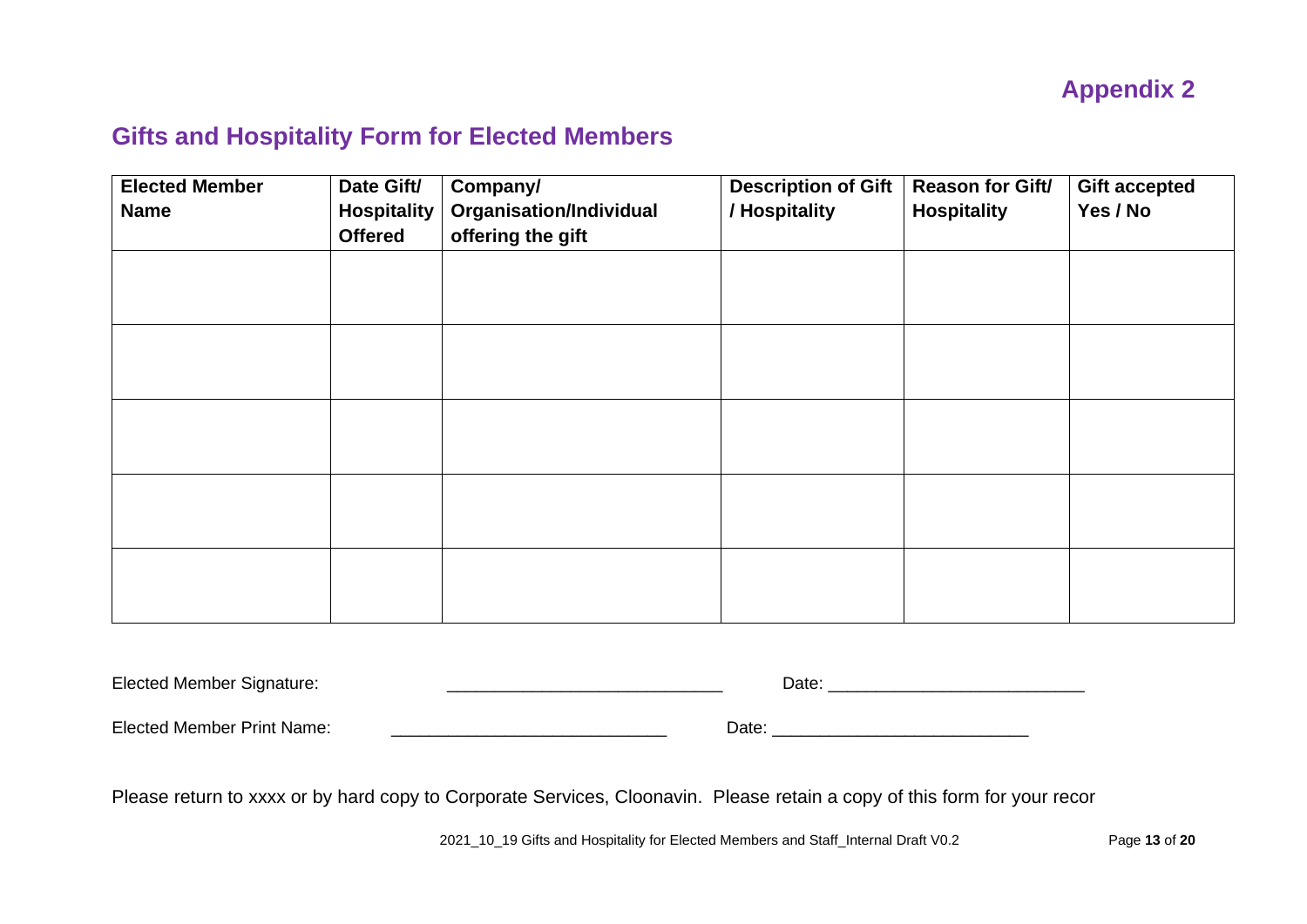# **Gifts, Hospitality and Interest Form for Employees**

|                                                                                                                                                                                                                                      | <b>Gifts, Hospitality and Interests Form</b>                                                                                                                                                                             |  |  |  |
|--------------------------------------------------------------------------------------------------------------------------------------------------------------------------------------------------------------------------------------|--------------------------------------------------------------------------------------------------------------------------------------------------------------------------------------------------------------------------|--|--|--|
| (Gifts, Hospitality, Personal, Financial/Other) for Employees                                                                                                                                                                        |                                                                                                                                                                                                                          |  |  |  |
| To be completed by the employee making the declaration                                                                                                                                                                               |                                                                                                                                                                                                                          |  |  |  |
| <b>Employee's Name:</b>                                                                                                                                                                                                              |                                                                                                                                                                                                                          |  |  |  |
| <b>Job Title:</b>                                                                                                                                                                                                                    |                                                                                                                                                                                                                          |  |  |  |
| Department:                                                                                                                                                                                                                          |                                                                                                                                                                                                                          |  |  |  |
| <b>Section/Team:</b>                                                                                                                                                                                                                 |                                                                                                                                                                                                                          |  |  |  |
| Other Employment $\Box$<br>Close Personal Relationship $\square$<br>Gift and/or Hospitality□<br><b>Type of Declaration:</b><br>Financial/Pecuniary Interest $\Box$<br><b>Business Interest</b> □<br>Personal / Other Interest $\Box$ |                                                                                                                                                                                                                          |  |  |  |
|                                                                                                                                                                                                                                      | Please provide as much detail as possible in relation to your declaration below.                                                                                                                                         |  |  |  |
| If the declaration relates to other employment:                                                                                                                                                                                      | In the case of other employment, please include details relating to who the other employer will be, the nature of<br>the role (including duties and responsibilities) and the times/days that you are proposing to work. |  |  |  |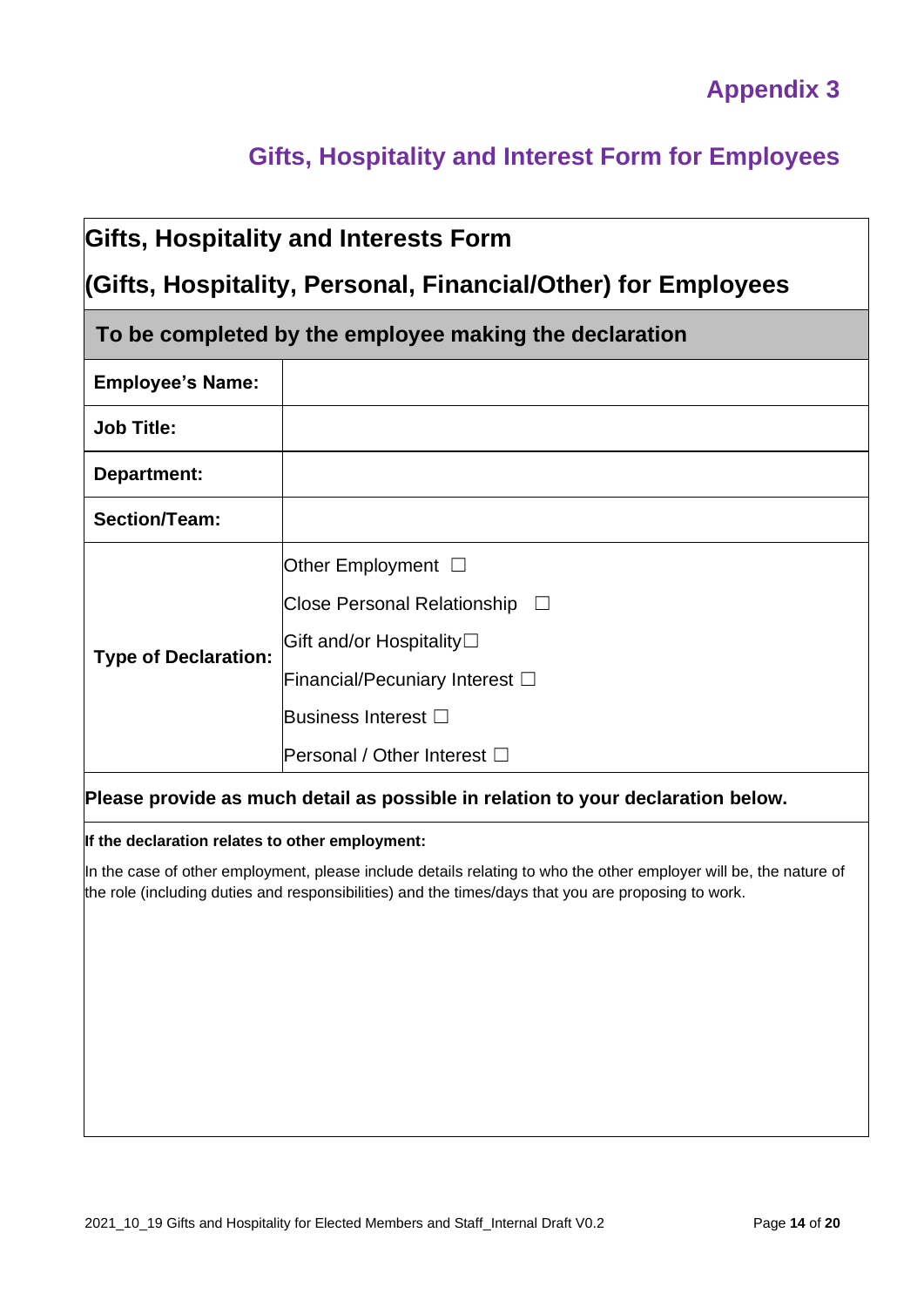| If the declaration relates to a gift or hospitality:                                                |                                                                                                                                                                          |                                                              |                                    |  |                                |                                             |  |
|-----------------------------------------------------------------------------------------------------|--------------------------------------------------------------------------------------------------------------------------------------------------------------------------|--------------------------------------------------------------|------------------------------------|--|--------------------------------|---------------------------------------------|--|
| In the case of gifts and hospitality, please complete the table below.                              |                                                                                                                                                                          |                                                              |                                    |  |                                |                                             |  |
| Name                                                                                                | Gift/Hospitality<br>offered                                                                                                                                              | Company/<br>Organisation/<br>Individual<br>offering the gift | Description of<br>Gift/Hospitality |  | Reason for<br>Gift/Hospitality | Gift accepted<br>Yes/No<br>(please specify) |  |
|                                                                                                     |                                                                                                                                                                          |                                                              |                                    |  |                                |                                             |  |
|                                                                                                     | If the declaration relates to a close personal relationship as described in the Code of Conduct:<br>In the case of a close personal relationship please provide details. |                                                              |                                    |  |                                |                                             |  |
| If the declaration relates to a financial/pecuniary or other interest please provide details below. |                                                                                                                                                                          |                                                              |                                    |  |                                |                                             |  |
| Please sign and date and forward to your Line Manager for signature.                                |                                                                                                                                                                          |                                                              |                                    |  |                                |                                             |  |
| <b>Employee</b>                                                                                     |                                                                                                                                                                          |                                                              | Name:                              |  |                                |                                             |  |
| <b>Signature</b>                                                                                    |                                                                                                                                                                          |                                                              | Date:                              |  |                                |                                             |  |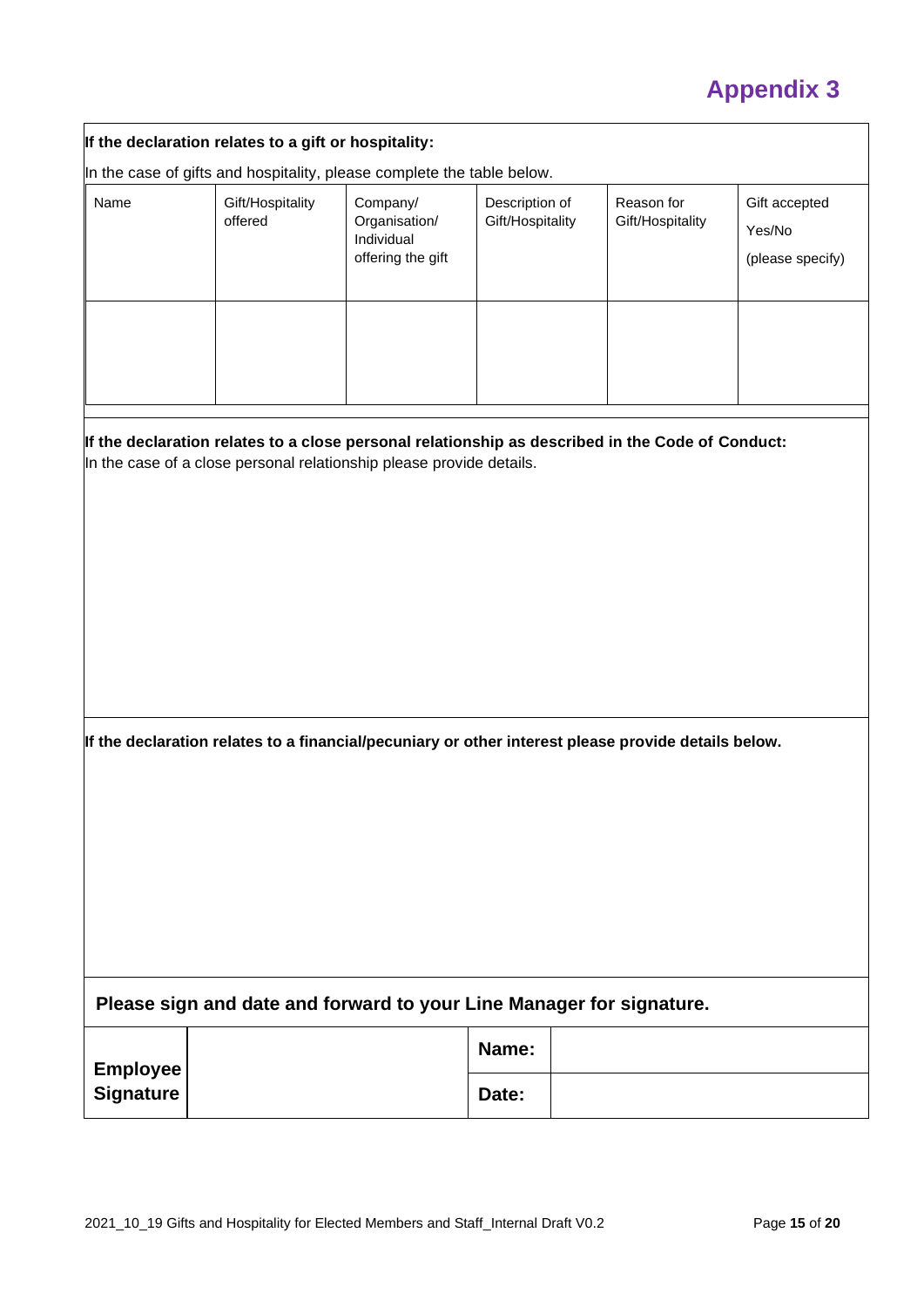| Line<br><b>Manager</b><br><b>Signature</b>                                                                                                         |  |       |  |  |
|----------------------------------------------------------------------------------------------------------------------------------------------------|--|-------|--|--|
|                                                                                                                                                    |  | Date: |  |  |
| The details from this declaration will now be recorded on the Register of<br>Gifts, Hospitality, Personal, Business, Financial or Other Interests. |  |       |  |  |
| A copy of the completed form should be sent to xxxxx. Please retain a copy for your<br>records.                                                    |  |       |  |  |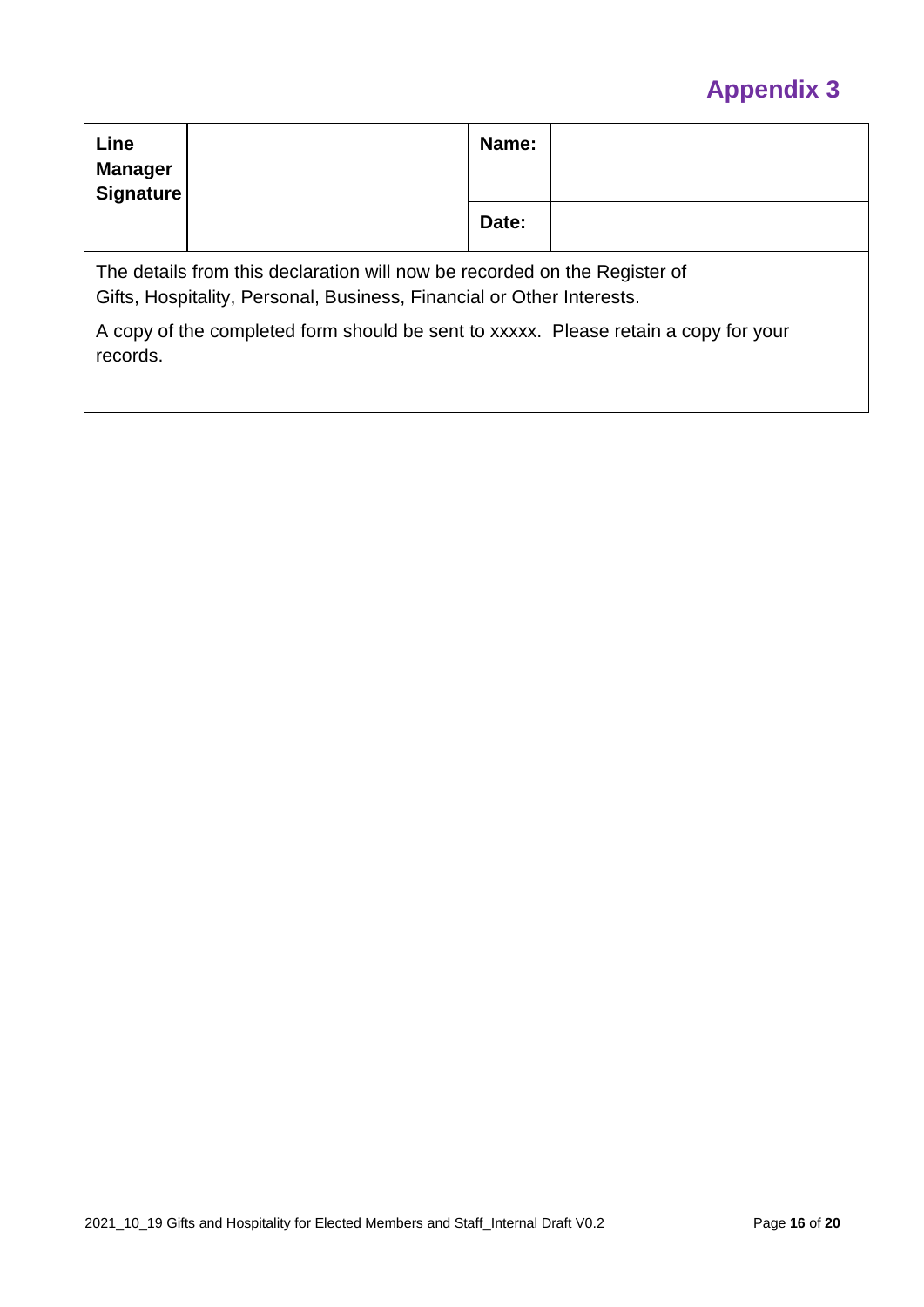# **Additional guidance on accepting gifts or hospitality**

| Gift/Hospitality/offered                                                                                                                                                                                                   | Accept?    | <b>Further Action</b>                                                                                                                                                                                                                                                                                                      |
|----------------------------------------------------------------------------------------------------------------------------------------------------------------------------------------------------------------------------|------------|----------------------------------------------------------------------------------------------------------------------------------------------------------------------------------------------------------------------------------------------------------------------------------------------------------------------------|
| Modest conventional hospitality<br>(e.g. Working Lunch).                                                                                                                                                                   | Yes        | None<br>Employees should be particularly sensitive<br>as to its timing in relation to decisions which<br>the Council may be taking affecting those<br>providing the hospitality, for instance during<br>a tendering period of a contract for which<br>the provider may be bidding.                                         |
| More formal lunch or dinner, by prior<br>invitation.                                                                                                                                                                       | Yes        | Record in Register of Gifts and<br>Hospitality.<br>A check should be made in advance to<br>ensure that the Council will not be over-<br>represented at the function concerned.                                                                                                                                             |
| Hospitality offered to a team.                                                                                                                                                                                             | Yes        | Record in Register of Gifts and Hospitality.                                                                                                                                                                                                                                                                               |
| Commemorative event or trade<br>promotion organised by contractor,<br>consultant or supplier with a meal.                                                                                                                  | Yes        | Record in Register of Gifts and Hospitality.                                                                                                                                                                                                                                                                               |
| Annual dinner of Professional Institute Yes<br>or Association.<br>Where officer is a guest of the Institute<br>or Association; and<br>Where officer is the guest of a<br>particular consultant, contractor or<br>supplier. | Yes<br>Yes | Record in Register of Gifts and Hospitality.<br>Employees should be particularly sensitive<br>as to its timing in relation to decisions which<br>the Council may be taking affecting those<br>providing the hospitality, for instance during<br>a tendering period of a contract for which<br>the provider may be bidding. |
| Cultural or sporting events as a guest. No<br>Overseas visits to inspect                                                                                                                                                   | Yes        | Should be refused or returned.<br>Record in Register of Gifts and Hospitality.<br>Record in Register of Gifts and Hospitality                                                                                                                                                                                              |
| manufacturers' products.                                                                                                                                                                                                   |            |                                                                                                                                                                                                                                                                                                                            |
| Occasional seasonal or modest gifts,<br>(e.g. company calendars, diaries,<br>inexpensive pens or stationery sets.<br>(Value should not exceed £15).                                                                        | Yes        | None                                                                                                                                                                                                                                                                                                                       |
| Expensive gifts (Value of more than<br>£15, including gifts of lottery tickets,<br>cash, gift vouchers or gift cheques)                                                                                                    | No         | Record in Register of Gifts and Hospitality                                                                                                                                                                                                                                                                                |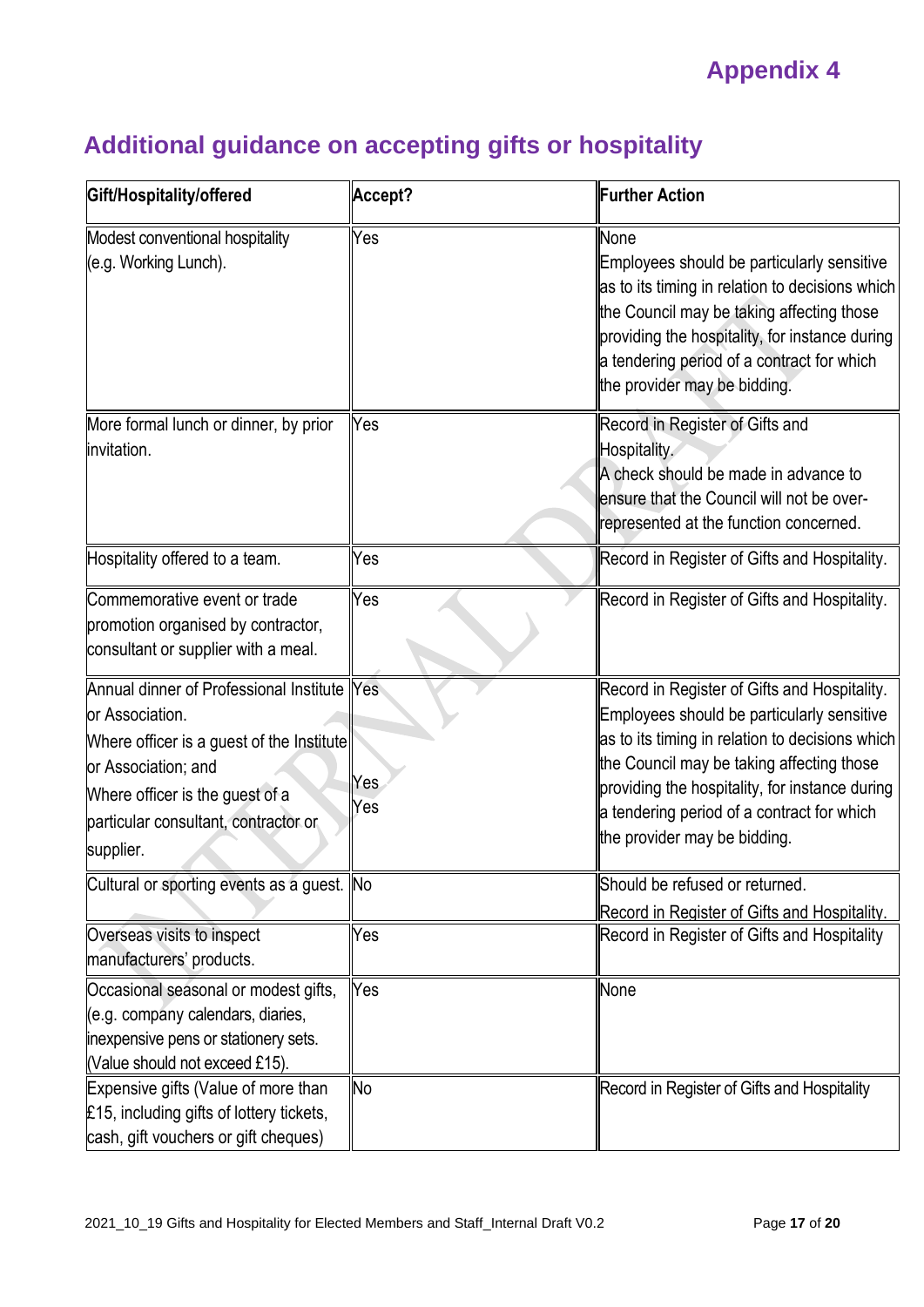| Gift/Hospitality/offered                                                                                                                                                    | Accept?    | <b>Further Action</b>                                                                                                                                                                                                                                                                                                             |
|-----------------------------------------------------------------------------------------------------------------------------------------------------------------------------|------------|-----------------------------------------------------------------------------------------------------------------------------------------------------------------------------------------------------------------------------------------------------------------------------------------------------------------------------------|
| Trade or Discount Cards, or Air Miles<br>through which<br>an individual officer might personally<br>benefit from<br>the purchase of goods or services at a<br>reduced rate. | <b>INo</b> | Record in Register of Gifts and Hospitality                                                                                                                                                                                                                                                                                       |
| Gifts of alcohol from any source,<br>including a contractor, or where a<br>contractor relationship is being<br>contemplated.                                                | Yes        | Record in Register of Gifts and Hospitality.<br><b>Employees should be particularly sensitive</b><br>as to its timing in relation to decisions which<br>the Council may be taking affecting those<br>providing the hospitality, for instance during<br>a tendering period of a contract for which<br>the provider may be bidding. |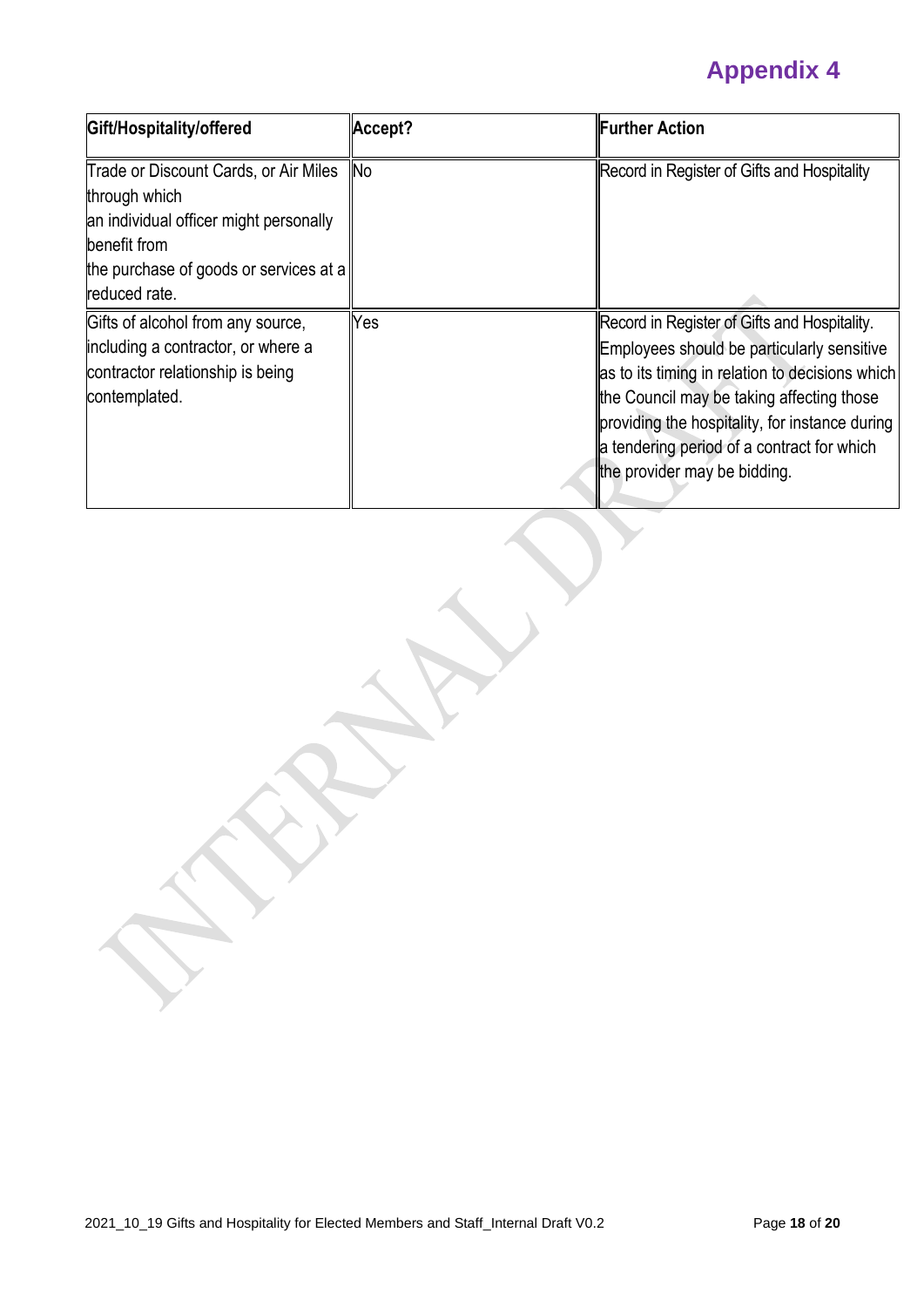# **Business case for attendance and involvement at external hospitality activities & events**

| <b>Event name</b>                             |                                                                                                                                                                                           |                            |       |
|-----------------------------------------------|-------------------------------------------------------------------------------------------------------------------------------------------------------------------------------------------|----------------------------|-------|
| <b>Concept overview</b>                       | Succinctly describe the<br>engagement event.                                                                                                                                              |                            |       |
| <b>Link to Corporate</b><br>Plan              | Reference strategic priority /<br>objectives.                                                                                                                                             |                            |       |
| <b>Benefits of</b><br>attending this<br>event | What outcomes are anticipated to<br>be achieved?                                                                                                                                          |                            |       |
| <b>Budget code</b>                            | Who will pay?                                                                                                                                                                             |                            |       |
| Target users /<br>customers /<br>partners?    | Who will benefit most from<br>attending?<br>Detail rationale for selecting /<br>configuring the attendance.                                                                               |                            |       |
| <b>Benefits of</b><br>attending this<br>event | What outcomes are anticipated to<br>be achieved?                                                                                                                                          |                            |       |
| <b>Other options</b>                          | Are there alternative ways to<br>engage?                                                                                                                                                  |                            |       |
| <b>Costs</b>                                  | Event.<br>$\bullet$<br>Accommodation.<br>$\bullet$<br>Travel / subsistence.<br>$\bullet$                                                                                                  |                            |       |
| <b>Communication</b>                          | Promotion of the event?<br>$\bullet$<br><b>Promotion of Council's</b><br>$\bullet$<br>involvement in the event?<br>Report back afterward.<br>$\bullet$                                    |                            |       |
| <b>Attendance</b>                             | <b>Elected Members?</b><br>$\bullet$<br>Officers?<br>External attendance - target<br>users / customers / partners.                                                                        |                            |       |
| <b>Risks</b>                                  | Security.<br>$\bullet$<br>Health & Safety.<br>Data protection.<br>Equality / disability.<br>$\bullet$<br>Environmental.<br>$\bullet$<br>Staffing burden.<br>٠                             |                            |       |
| Is it appropriate<br>use of public<br>money?  | Political fundraising event?<br>$\bullet$<br>Party political event or hosted<br>$\bullet$<br>by any one political party?<br>Sound rationale for attendance<br>$\bullet$<br>/ involvement. |                            |       |
| Director approval                             | Spend up to £500                                                                                                                                                                          | Approved / not<br>approved | Date: |
| <b>SMT approval</b>                           | Spend over £500                                                                                                                                                                           | Approved / not<br>approved | Date: |
| <b>Council approval</b>                       | Spend over £2,000                                                                                                                                                                         | Approved / not<br>approved | Date: |